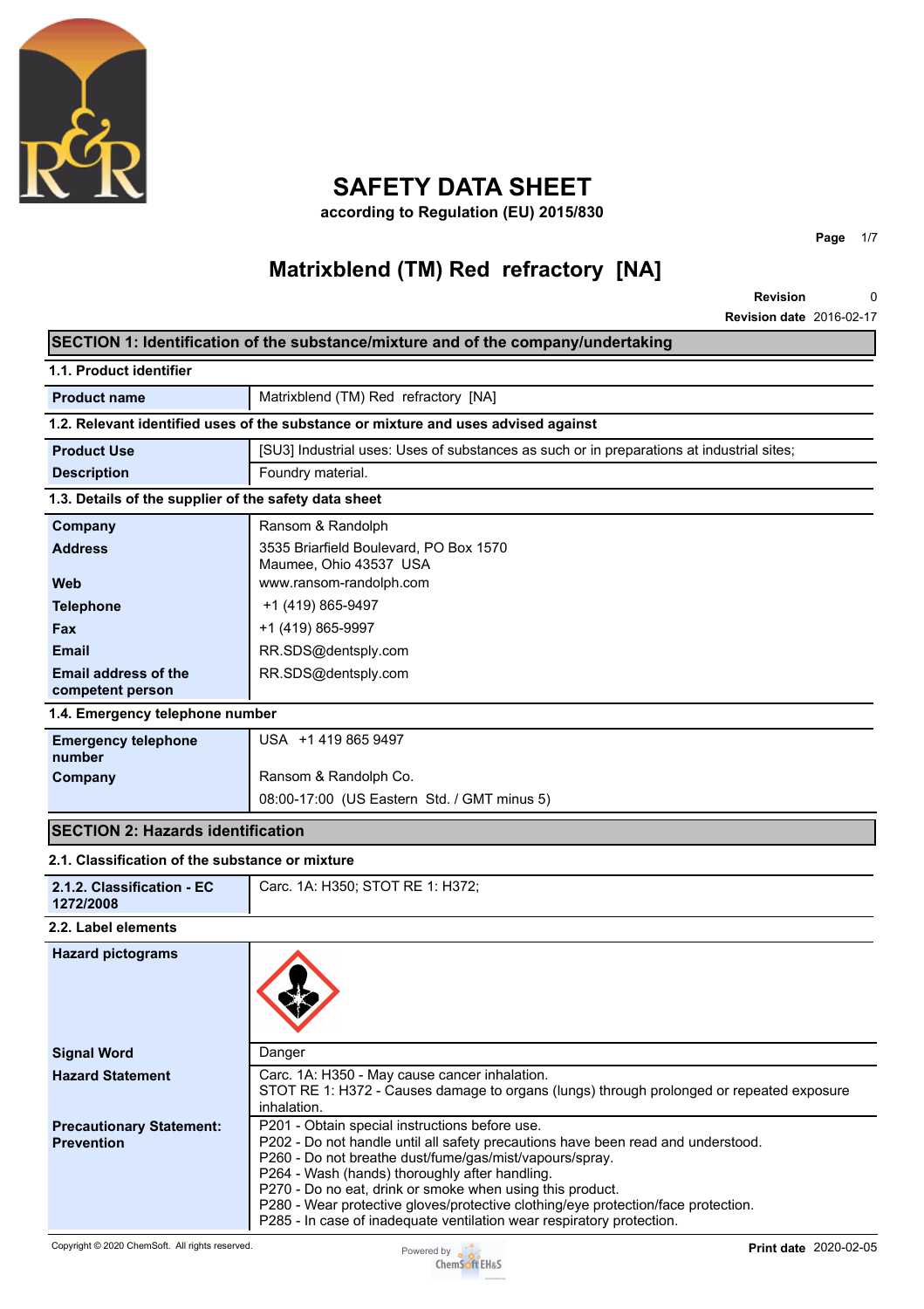**Revision Revision date** 2016-02-17 0

| 2.2. Label elements                                |                                                                                                                               |
|----------------------------------------------------|-------------------------------------------------------------------------------------------------------------------------------|
| <b>Precautionary Statement:</b><br><b>Response</b> | P308+P313 - IF exposed or concerned: Get medical advice/attention.<br>P314 - Get medical advice/attention if you feel unwell. |
| <b>Precautionary Statement:</b><br><b>Storage</b>  | P405 - Store locked up.                                                                                                       |
| <b>Precautionary Statement:</b><br><b>Disposal</b> | P501 - Dispose of contents/container to local and national regulations                                                        |
| 2.3. Other hazards                                 |                                                                                                                               |
| <b>Other hazards</b>                               | Product contains crystalline silica.                                                                                          |
| <b>Further information</b>                         |                                                                                                                               |
|                                                    | Not applicable. PBT and vPvB assessment.                                                                                      |

## **SECTION 3: Composition/information on ingredients**

#### **3.2. Mixtures**

#### **EC 1272/2008**

| <b>Chemical Name</b>                                                   | Index No. | CAS No.    | EC No.    | <b>REACH Registration</b><br><b>Number</b> | Conc.<br>$(\%w/w)$ | <b>Classification</b>                       |
|------------------------------------------------------------------------|-----------|------------|-----------|--------------------------------------------|--------------------|---------------------------------------------|
| silica, viterous -- Overall product<br>(Silica, fused respirable dust) |           | 60676-86-0 | 262-373-8 |                                            | $40 - 70%$         |                                             |
| Mullite (Kaolin)                                                       |           | 1332-58-7  |           |                                            | $20 - 40%$         |                                             |
| silica (cristobalite conc. $\ge$ /= 1.0 %)                             |           | 14464-46-1 | 238-455-4 |                                            |                    | 5 - 10% Carc. 1A: H350; STOT RE 1:<br>H372: |
| quartz ( $\text{conc.} < 1.0\%$ )                                      |           | 14808-60-7 | 238-878-4 |                                            |                    | 0 - 5% Carc. 1A: H350:                      |

#### **Further information**

Full text for all Risk Phrases mentioned in this section are displayed in Section 16.

## **SECTION 4: First aid measures 4.1. Description of first aid measures**

| <b>Inhalation</b>                                                               | Move the exposed person to fresh air.                                           |  |
|---------------------------------------------------------------------------------|---------------------------------------------------------------------------------|--|
| Eye contact                                                                     | Rinse immediately with plenty of water for 15 minutes holding the eyelids open. |  |
| <b>Skin contact</b>                                                             | Wash with soap and water.                                                       |  |
| Ingestion                                                                       | Drink 1 to 2 glasses of water. DO NOT INDUCE VOMITING.                          |  |
|                                                                                 | 4.2. Most important symptoms and effects, both acute and delayed                |  |
| <b>Inhalation</b>                                                               | May cause irritation to respiratory system.                                     |  |
| Eye contact                                                                     | May cause irritation to eyes.                                                   |  |
| <b>Skin contact</b>                                                             | May cause irritation to skin.                                                   |  |
| Ingestion                                                                       | May cause irritation to mucous membranes.                                       |  |
| 4.3. Indication of any immediate medical attention and special treatment needed |                                                                                 |  |
| <b>Inhalation</b>                                                               | Seek medical attention if irritation or symptoms persist.                       |  |
| Eye contact                                                                     | Seek medical attention if irritation or symptoms persist.                       |  |
| <b>Skin contact</b>                                                             | Seek medical attention if irritation or symptoms persist.                       |  |
| Ingestion                                                                       | Seek medical attention if irritation or symptoms persist.                       |  |
| <b>SECTION 5: Firefighting measures</b>                                         |                                                                                 |  |

#### **5.1. Extinguishing media**

Use extinguishing media appropriate to the surrounding fire conditions.

#### **5.2. Special hazards arising from the substance or mixture**

Burning produces irritating, toxic and obnoxious fumes.

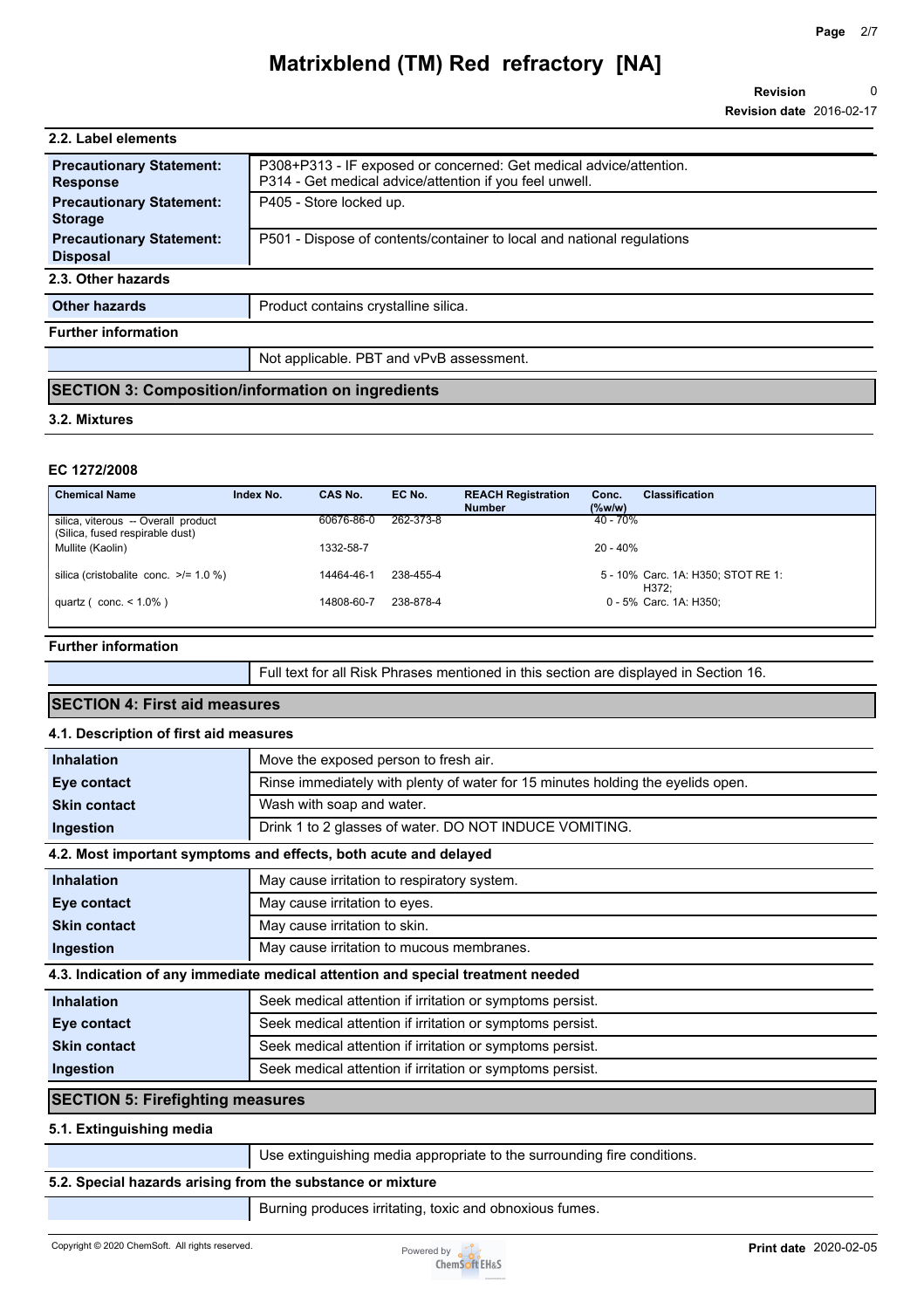| 5.3. Advice for firefighters                              |                                                                                                                                                   |
|-----------------------------------------------------------|---------------------------------------------------------------------------------------------------------------------------------------------------|
|                                                           | Self-contained breathing apparatus. Wear suitable protective clothing.                                                                            |
| <b>SECTION 6: Accidental release measures</b>             |                                                                                                                                                   |
|                                                           | 6.1. Personal precautions, protective equipment and emergency procedures                                                                          |
|                                                           | Avoid raising dust. Wear suitable respiratory equipment when necessary.                                                                           |
| 6.2. Environmental precautions                            |                                                                                                                                                   |
|                                                           | No environmental requirements.                                                                                                                    |
| 6.3. Methods and material for containment and cleaning up |                                                                                                                                                   |
|                                                           | Avoid raising dust. Clean the area using a vacuum cleaner. Transfer to suitable, labelled<br>containers for disposal.                             |
| 6.4. Reference to other sections                          |                                                                                                                                                   |
|                                                           | See section [2, 8 & 13] for further information.                                                                                                  |
| <b>SECTION 7: Handling and storage</b>                    |                                                                                                                                                   |
| 7.1. Precautions for safe handling                        |                                                                                                                                                   |
|                                                           | Avoid raising dust. Ensure adequate ventilation of the working area. In case of insufficient<br>ventilation, wear suitable respiratory equipment. |
|                                                           | Do not eat, drink or smoke in areas where this product is used or stored. Wash hands after<br>handling the product.                               |
|                                                           | 7.2. Conditions for safe storage, including any incompatibilities                                                                                 |
|                                                           |                                                                                                                                                   |
|                                                           | Keep containers tightly closed.                                                                                                                   |
| 7.3. Specific end use(s)                                  |                                                                                                                                                   |
|                                                           | Foundry material.                                                                                                                                 |
| <b>SECTION 8: Exposure controls/personal protection</b>   |                                                                                                                                                   |

| exposure limits - Silica, vitreous (fused, amorphous) 80 mg/m3 / (% Silica), TWA PEL<br>(respirable fraction).                                           |
|----------------------------------------------------------------------------------------------------------------------------------------------------------|
| 0.025 mg/m3 TWA ACGIH TLV (respirable<br>exposure limits - Crystalline Silica, Cristobalite -<br>fraction); 50 ug/m3 8-hr TWA PEL (respirable fraction). |
| exposure limits - Crystalline Silica, quartz -<br>0.025 mg/m3 TWA ACGIH TLV (respirable<br>fraction); 50 ug/m3 8 hr - TWA PEL (respirable fraction).     |

## **8.1.1. Exposure Limit Values**

| <b>Mullite (Kaolin)</b>                                                   | WEL 8-hr limit ppm: -<br>WEL 15 min limit ppm: - | WEL 8-hr limit mg/m3: -<br>WEL 15 min limit mg/m3: - |
|---------------------------------------------------------------------------|--------------------------------------------------|------------------------------------------------------|
|                                                                           | WEL 8-hr limit mg/m3 total -<br>inhalable dust:  | WEL 15 min limit mg/m3 total -<br>inhalable dust:    |
|                                                                           | WEL 8-hr limit mg/m3 total 2<br>respirable dust: | WEL 15 min limit mg/m3 total -<br>respirable dust:   |
| silica, viterous -- Overall<br>product (Silica, fused<br>respirable dust) | WEL 8-hr limit ppm: -                            | WEL 8-hr limit mg/m3: 0.08                           |
|                                                                           | WEL 15 min limit ppm: -                          | WEL 15 min limit mg/m3: -                            |
|                                                                           | WEL 8-hr limit mg/m3 total -<br>inhalable dust:  | WEL 15 min limit mg/m3 total -<br>inhalable dust:    |
|                                                                           | WEL 8-hr limit mg/m3 total -<br>respirable dust: | WEL 15 min limit mg/m3 total -<br>respirable dust:   |

## **8.2. Exposure controls**

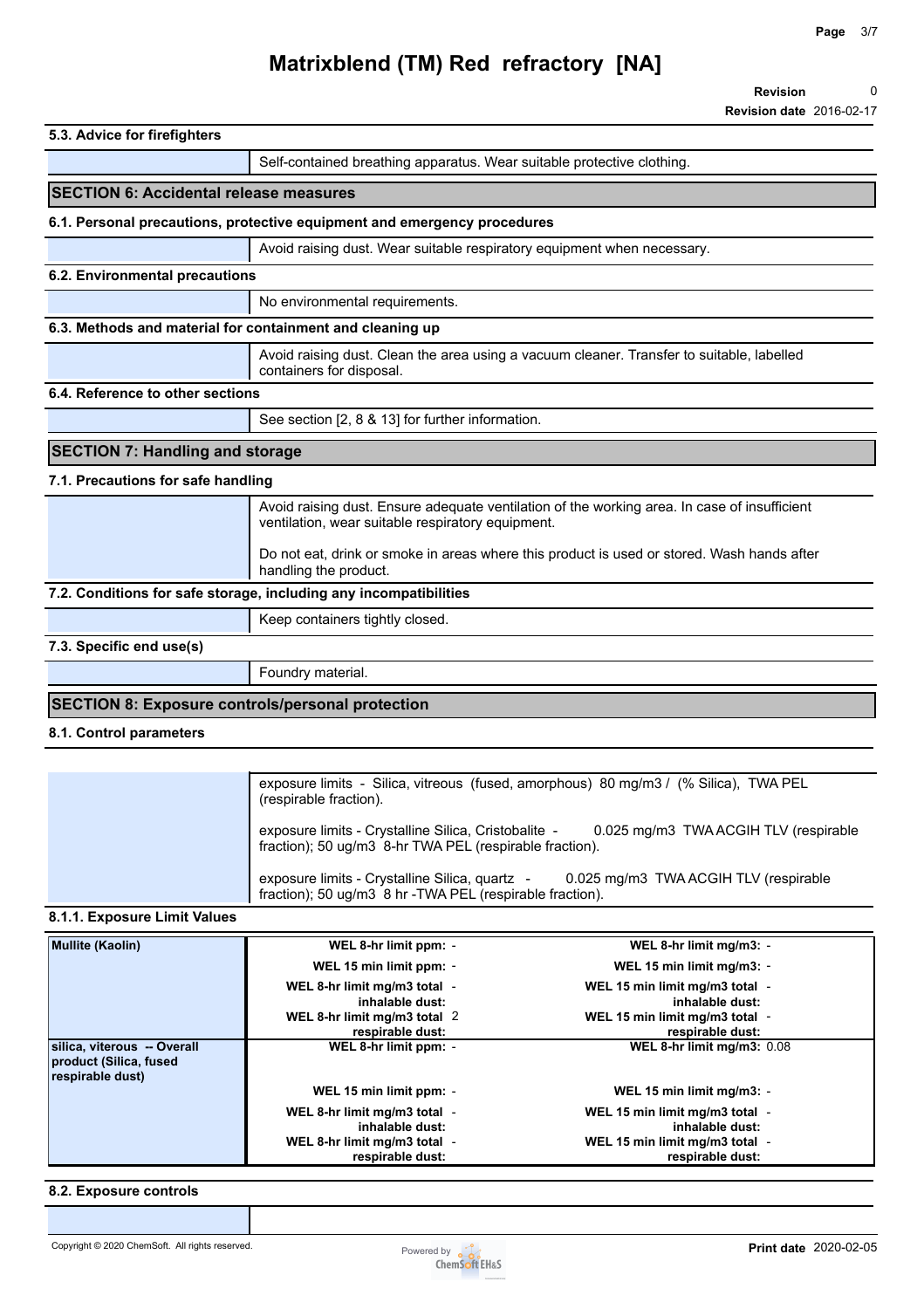**Revision Revision date** 2016-02-17 0

| 8.2. Exposure controls                     |                                                                                         |
|--------------------------------------------|-----------------------------------------------------------------------------------------|
| 8.2.2. Individual protection               | Protective clothing.                                                                    |
| measures                                   |                                                                                         |
| Eye / face protection                      | In case of splashing, wear:. Approved safety goggles. safety glasses with side-shields. |
| Skin protection -<br><b>Handprotection</b> | Wear suitable gloves.                                                                   |
| <b>Respiratory protection</b>              | Suitable respiratory equipment.                                                         |
| 8.2.3. Environmental<br>exposure controls  | Not normally required.                                                                  |
| <b>Occupational exposure</b><br>controls   | Appropriate local exhaust ventilation is required.                                      |
|                                            |                                                                                         |

## **SECTION 9: Physical and chemical properties**

### **9.1. Information on basic physical and chemical properties**

| Appearance Powder                           |                                      |
|---------------------------------------------|--------------------------------------|
|                                             | Colour   Off white                   |
|                                             | <b>Odour</b> Odourless               |
|                                             | $pH$ 4 - 7                           |
| Relative density $2.4 - 2.6$                |                                      |
| Melting point   > 1650 °C                   |                                      |
| Freezing Point Not applicable.              |                                      |
| Initial boiling point Not applicable.       |                                      |
| <b>Evaporation rate</b> Not applicable.     |                                      |
| Flammability (solid, gas) Not applicable.   |                                      |
| Vapour pressure Not applicable.             |                                      |
| Vapour density Not applicable.              |                                      |
|                                             | Fat Solubility Not applicable.       |
| Partition coefficient Not applicable.       |                                      |
| Autoignition temperature Not applicable.    |                                      |
|                                             | Viscosity   Not applicable.          |
| <b>Explosive properties</b> Not applicable. |                                      |
| <b>Oxidising properties</b> Not applicable. |                                      |
|                                             | <b>Solubility</b> Insoluble in water |

### **9.2. Other information**

|                                                     | <b>Conductivity</b> Not applicable. |
|-----------------------------------------------------|-------------------------------------|
| Surface tension Not applicable.                     |                                     |
|                                                     | Gas group Not applicable.           |
| Benzene Content Not applicable.                     |                                     |
|                                                     | Lead content Not applicable.        |
| VOC (Volatile organic Not applicable.<br>compounds) |                                     |
|                                                     |                                     |

### **SECTION 10: Stability and reactivity**

## **10.1. Reactivity**

|                                          | Not applicable.                 |  |
|------------------------------------------|---------------------------------|--|
| 10.2. Chemical stability                 |                                 |  |
|                                          | Stable under normal conditions. |  |
| 10.3. Possibility of hazardous reactions |                                 |  |
|                                          | No Significant Hazard.          |  |
| 10.4. Conditions to avoid                |                                 |  |

Moisture.

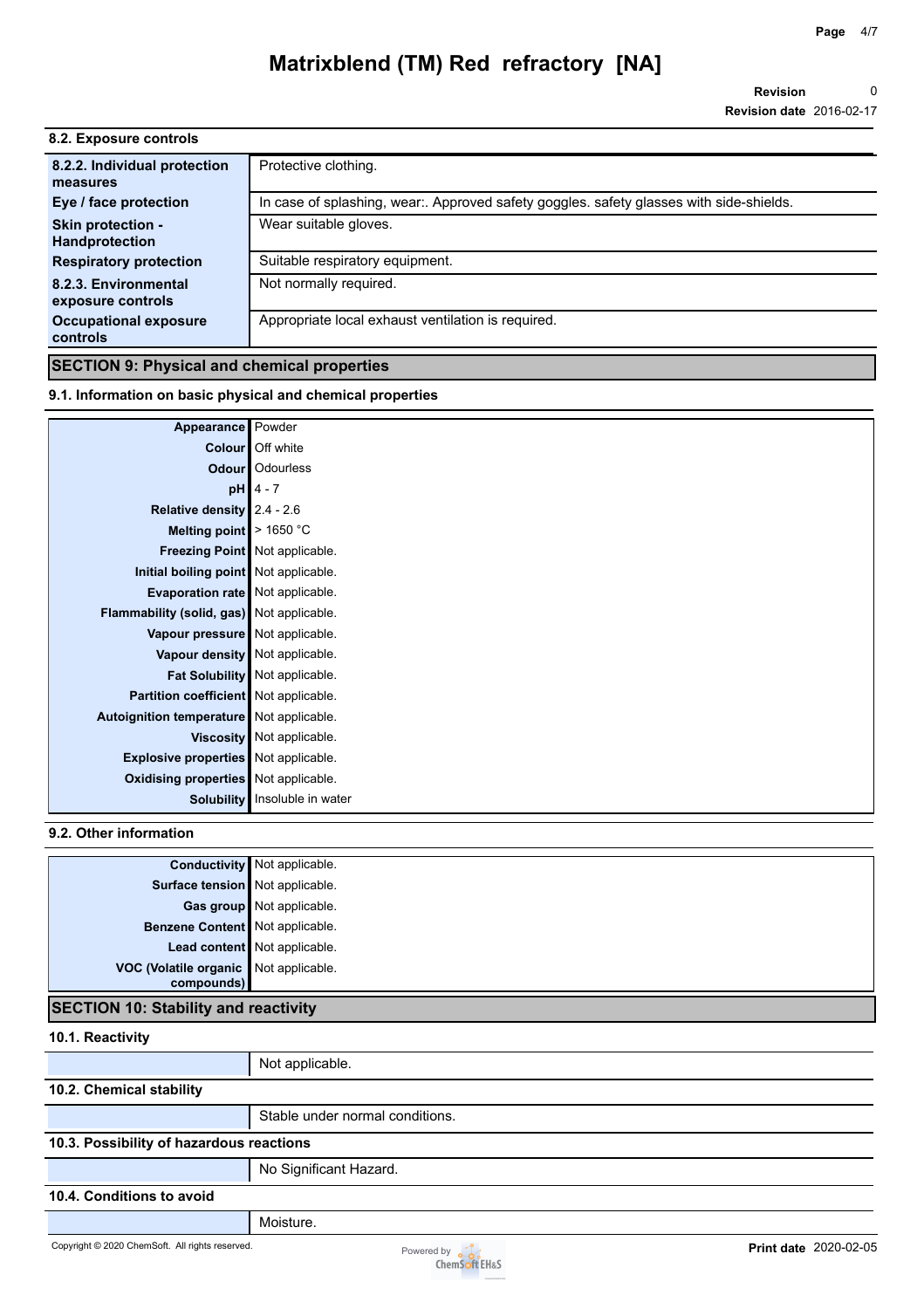**Revision** 0

**Revision date** 2016-02-17

#### **10.5. Incompatible materials**

No Significant Hazard.

#### **10.6. Hazardous decomposition products**

Hazardous Decomposition Products (silica): Crystalline silica will dissolve in hydrofluoric acid and produce silicone tetrafluoride. Reaction with water or acids generates heat.

### **SECTION 11: Toxicological information**

#### **11.1. Information on toxicological effects**

| <b>Acute toxicity</b>                       | Based on available data, the classification criteria are not met.                                                                                                                                                                                                                                                                                                                                                                                                                                                                                                                                                                                                                                                                                                                                                                                                                                                                                                                                                                                                                                                                                                                                                                                                |
|---------------------------------------------|------------------------------------------------------------------------------------------------------------------------------------------------------------------------------------------------------------------------------------------------------------------------------------------------------------------------------------------------------------------------------------------------------------------------------------------------------------------------------------------------------------------------------------------------------------------------------------------------------------------------------------------------------------------------------------------------------------------------------------------------------------------------------------------------------------------------------------------------------------------------------------------------------------------------------------------------------------------------------------------------------------------------------------------------------------------------------------------------------------------------------------------------------------------------------------------------------------------------------------------------------------------|
| <b>Skin corrosion/irritation</b>            | Prolonged or repeated exposure may cause irritation to skin and mucous membranes.                                                                                                                                                                                                                                                                                                                                                                                                                                                                                                                                                                                                                                                                                                                                                                                                                                                                                                                                                                                                                                                                                                                                                                                |
| Serious eye damage/irritation               | No irritation expected.                                                                                                                                                                                                                                                                                                                                                                                                                                                                                                                                                                                                                                                                                                                                                                                                                                                                                                                                                                                                                                                                                                                                                                                                                                          |
| <b>Respiratory or skin</b><br>sensitisation | No sensitizaton effects reported.                                                                                                                                                                                                                                                                                                                                                                                                                                                                                                                                                                                                                                                                                                                                                                                                                                                                                                                                                                                                                                                                                                                                                                                                                                |
| <b>Germ cell mutagenicity</b>               | No mutagenic effects reported.                                                                                                                                                                                                                                                                                                                                                                                                                                                                                                                                                                                                                                                                                                                                                                                                                                                                                                                                                                                                                                                                                                                                                                                                                                   |
| Carcinogenicity                             | Known Human Carcinogens (Category 1).                                                                                                                                                                                                                                                                                                                                                                                                                                                                                                                                                                                                                                                                                                                                                                                                                                                                                                                                                                                                                                                                                                                                                                                                                            |
| <b>Reproductive toxicity</b>                | No observed effect level. No observed effect concentration.                                                                                                                                                                                                                                                                                                                                                                                                                                                                                                                                                                                                                                                                                                                                                                                                                                                                                                                                                                                                                                                                                                                                                                                                      |
| <b>STOT-single exposure</b>                 | No known adverse health effects.                                                                                                                                                                                                                                                                                                                                                                                                                                                                                                                                                                                                                                                                                                                                                                                                                                                                                                                                                                                                                                                                                                                                                                                                                                 |
| <b>STOT-repeated exposure</b>               | Chronic effects<br>Prolonged inhalation of respirable crystalline silica<br>In 1997, the International Agency for Research on Cancer (IARC) concluded that crystalline silica<br>inhaled from occupational sources can cause lung cancer in humans. However it pointed out that<br>not all industrial circumstances, nor all crystalline silica types, were to be incriminated. (IARC<br>Monographs on the evaluation of the carcinogenic risks of chemicals to humans, Silica, silicates<br>dust and organic fibers, 1997, Vol. 68, IARC, Lyon, France). In June 2003, the European<br>Commission's Scientific Committee for Occupational Exposure Limits (SCOEL) concluded:<br>"that the main effect in humans of the inhalation of respirable crystalline silica is silicosis. There is<br>sufficient information to conclude that the relative lung cancer risk is increased in persons with<br>silicosis (and apparently, not in employees without silicosis exposed to silica dust in quarries and in<br>the ceramic industry). Therefore, preventing the onset of silicosis will also reduce the cancer risk.<br>Since a clear threshold for silicosis development cannot be identified, any reduction of exposure<br>will reduce the risk of silicosis." |
|                                             | (SCOEL SUM Doc 94-final on respirable crystalline silica, June 2003)<br>There is a body of evidence supporting the fact that increased cancer risk would be limited to<br>people already suffering from silicosis. Worker protection against silicosis should be assured by<br>respecting the existing regulatory occupational exposure limits and implementing additional risk<br>management measures where required (see Section 16).                                                                                                                                                                                                                                                                                                                                                                                                                                                                                                                                                                                                                                                                                                                                                                                                                          |
| <b>Aspiration hazard</b>                    | No Significant Hazard.                                                                                                                                                                                                                                                                                                                                                                                                                                                                                                                                                                                                                                                                                                                                                                                                                                                                                                                                                                                                                                                                                                                                                                                                                                           |
| <b>Repeated or prolonged</b><br>exposure    | Inhalation may cause coughing, tightness of the chest and irritation of the respiratory system.                                                                                                                                                                                                                                                                                                                                                                                                                                                                                                                                                                                                                                                                                                                                                                                                                                                                                                                                                                                                                                                                                                                                                                  |

## **SECTION 12: Ecological information**

#### **12.1. Toxicity**

Not relevant

| 12.2. Persistence and degradability |                                       |  |
|-------------------------------------|---------------------------------------|--|
|                                     | No data is available on this product. |  |
| 12.3. Bioaccumulative potential     |                                       |  |
|                                     |                                       |  |

|                              | <b>INA</b>                                                    |
|------------------------------|---------------------------------------------------------------|
|                              | <b><i>Matrixblend (TM)</i></b> Red refractory Not applicable. |
| <b>Partition coefficient</b> |                                                               |
|                              |                                                               |
|                              | Does not bioaccumulate.                                       |

#### **12.4. Mobility in soil**

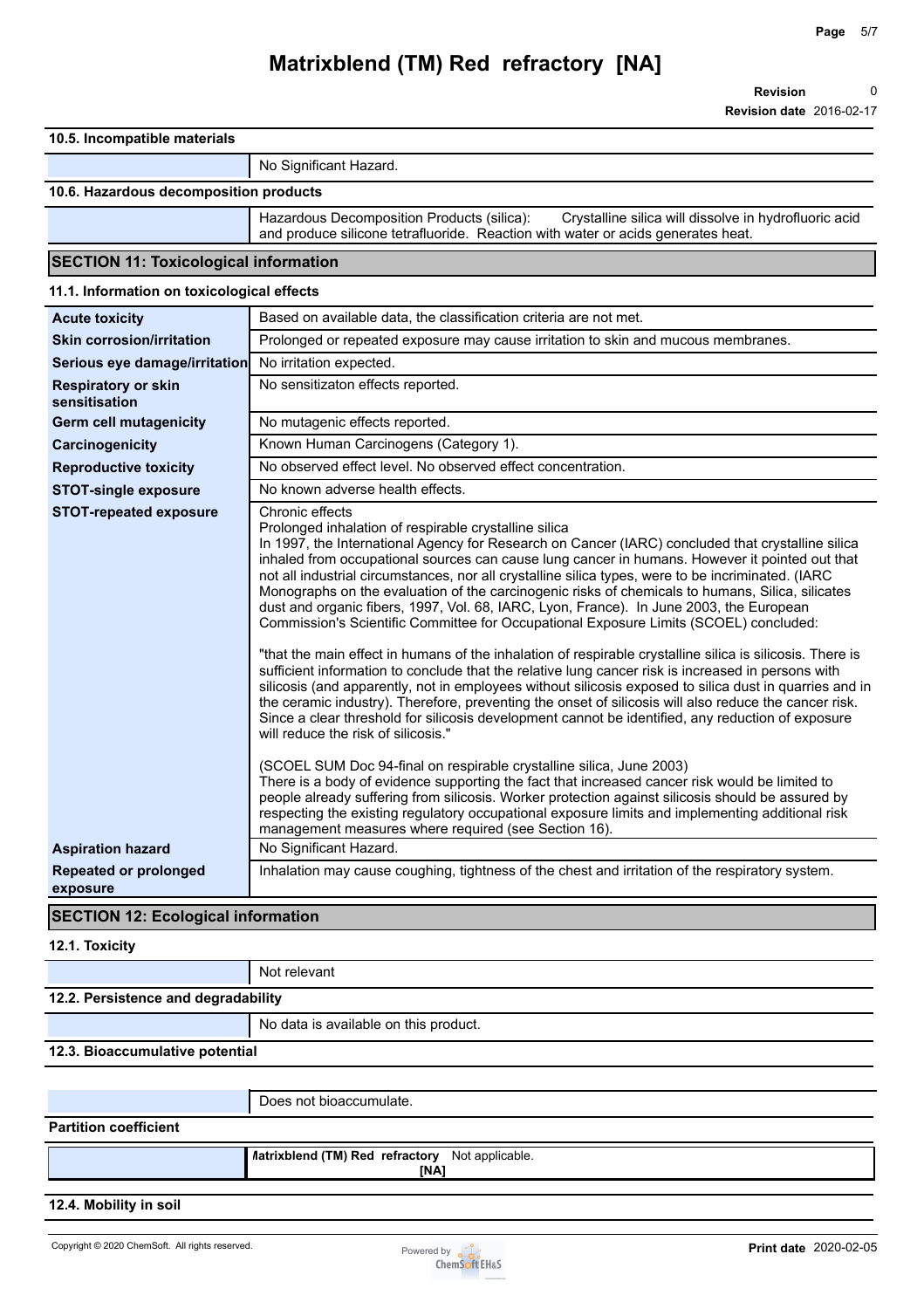| 12.4. Mobility in soil                     |                                                                                |  |  |  |
|--------------------------------------------|--------------------------------------------------------------------------------|--|--|--|
|                                            | Not determined.                                                                |  |  |  |
| 12.5. Results of PBT and vPvB assessment   |                                                                                |  |  |  |
|                                            | Not determined.                                                                |  |  |  |
| 12.6. Other adverse effects                |                                                                                |  |  |  |
|                                            | Not applicable.                                                                |  |  |  |
| <b>SECTION 13: Disposal considerations</b> |                                                                                |  |  |  |
| 13.1. Waste treatment methods              |                                                                                |  |  |  |
|                                            | Dispose of in compliance with all. local and national regulations.             |  |  |  |
| <b>Disposal methods</b>                    |                                                                                |  |  |  |
|                                            | Contact a licensed waste disposal company.                                     |  |  |  |
| <b>Disposal of packaging</b>               |                                                                                |  |  |  |
|                                            | Empty containers can be sent for disposal or recycling.                        |  |  |  |
| <b>SECTION 14: Transport information</b>   |                                                                                |  |  |  |
| 14.1. UN number                            |                                                                                |  |  |  |
|                                            | The product is not classified as dangerous for carriage.                       |  |  |  |
| 14.2. UN proper shipping name              |                                                                                |  |  |  |
|                                            | The product is not classified as dangerous for carriage.                       |  |  |  |
| 14.3. Transport hazard class(es)           |                                                                                |  |  |  |
|                                            | The product is not classified as dangerous for carriage.                       |  |  |  |
| 14.4. Packing group                        |                                                                                |  |  |  |
|                                            | The product is not classified as dangerous for carriage.                       |  |  |  |
| 14.5. Environmental hazards                |                                                                                |  |  |  |
|                                            | The product is not classified as dangerous for carriage.                       |  |  |  |
| 14.6. Special precautions for user         |                                                                                |  |  |  |
|                                            | The product is not classified as dangerous for carriage.                       |  |  |  |
|                                            | 14.7. Transport in bulk according to Annex II of MARPOL 73/78 and the IBC Code |  |  |  |
|                                            | The product is not classified as dangerous for carriage.                       |  |  |  |
| <b>Further information</b>                 |                                                                                |  |  |  |
|                                            | The product is not classified as dangerous for carriage.                       |  |  |  |
| <b>SECTION 15: Regulatory information</b>  |                                                                                |  |  |  |

### **15.1. Safety, health and environmental regulations/legislation specific for the substance or mixture**

| <b>Regulations</b> | U.S. FEDERAL REGULATIONS: Matrixblend™ Red refractory. CERCLA 103 Reportable Quantity:<br>is not subject to CERCLA reporting requirements. Many states have more stringent release<br>reporting requirements. Report spills required under federal, state and local regulations. |
|--------------------|----------------------------------------------------------------------------------------------------------------------------------------------------------------------------------------------------------------------------------------------------------------------------------|
|                    | <b>SARA TITLE III:</b><br>Hazard Category For Section 311/312: Chronic health                                                                                                                                                                                                    |
|                    | Section 313 Toxic Chemicals: This product contains the following chemicals subject to Annual<br>Release Reporting Requirements Under SARA Title III, Section 313 (40 CFR 372): None                                                                                              |
|                    | Section 302 Extremely Hazardous Substances (TPQ): None                                                                                                                                                                                                                           |
|                    | EPA Toxic Substances Control Act (TSCA) Status: All of the components of this product are listed<br>on the TSCA inventory.                                                                                                                                                       |